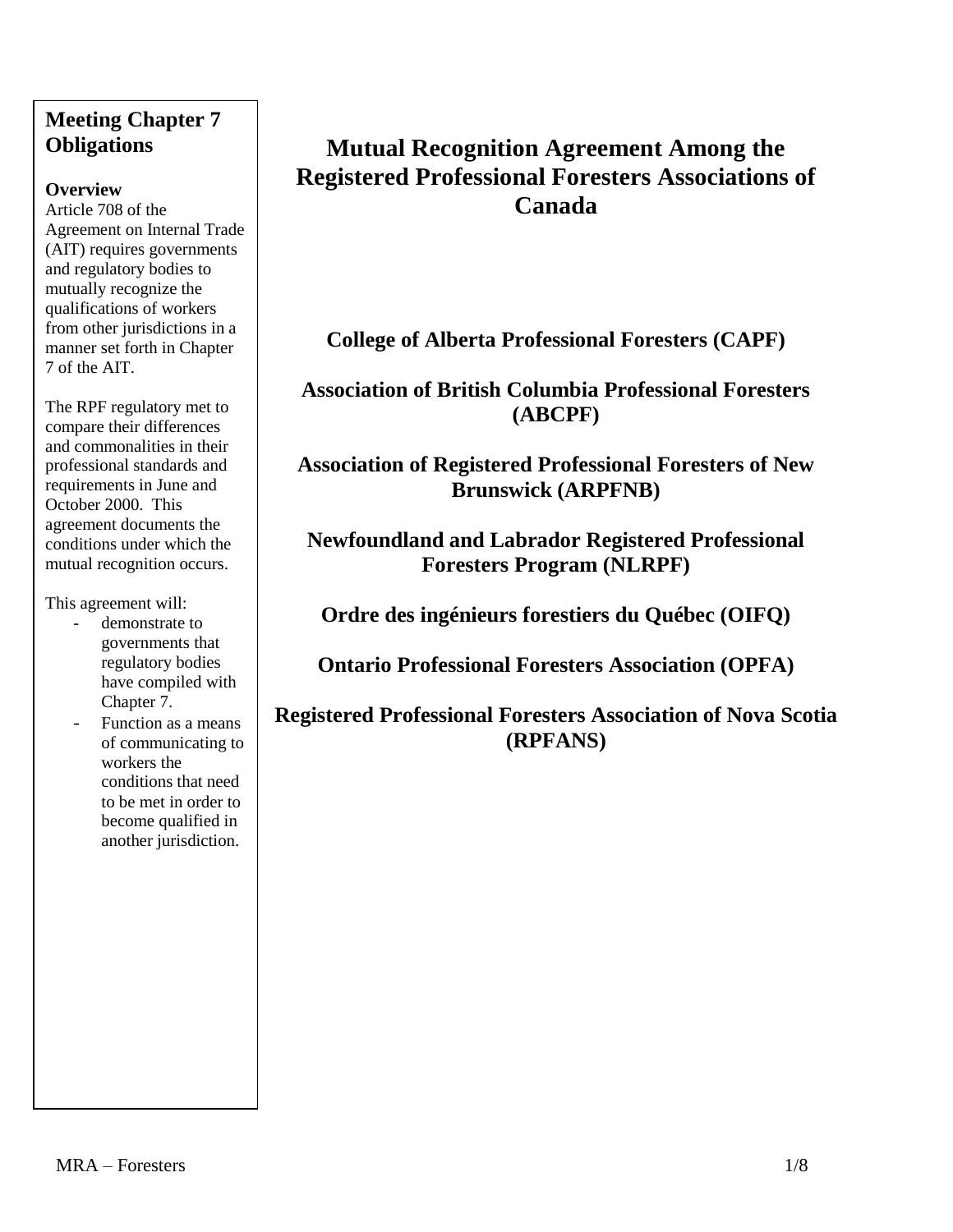### **1. Purpose**

This agreement is made between the Parties named on the preceding page and will remain in force until replaced by any further written agreement. It is made in compliance with the obligations set out in Chapter Seven of the Agreement on Internal Trade (AIT) which deals with the subject of Labour Mobility. Its purpose is to establish the conditions under which a Registered Professional Forester (R.P.F.) /ingénieurs forestiers (ing.f) who is licensed/registered in one Canadian jurisdiction will have his/her qualifications recognized in another Canadian jurisdiction participating in this Agreement.

# **2. Definitions**

- 2.1. "Competencies" refers to a set of knowledge, skills and abilities acquired through formal or non-formal education, work experience, and other means required for an occupation.
- 2.2. "Good Standing" refers to meeting registration or membership requirements of the Home Association including, but not limited to, character, payment of fees, discipline actions and meeting continuing competency requirements.
- 2.3. "Home Association" refers to the Association/Ordre in which the member is currently licensed/registered.
- 2.4. "Host Association" refers to the Association/Ordre in which the member is seeking licensure/registration.
- 2.5. "Party" refers to a Regulatory Body that is a signatory to this agreement.
- 2.6. "Registered Professional Forester (R.P.F.) /Ingenieur forestier (ing.f) " refers to an individual who has qualified and is licensed/registered in a jurisdiction.
- 2.7. "Right to practice" refers to a jurisdiction in which the practice of professional forestry is defined and reserved to members of the regulatory body of the jurisdiction.
- 2.8. "Right to title" refers to a jurisdiction in which prescribed title(s) is/are defined and reserved to members of the regulatory body of the jurisdiction.
- 2.9. "Professional forestry" refers to the practice of professional forestry as defined in each jurisdiction.

2.0 – Definitions – This section is important to ensure that ambiguity in the interpretation of the agreement is avoided.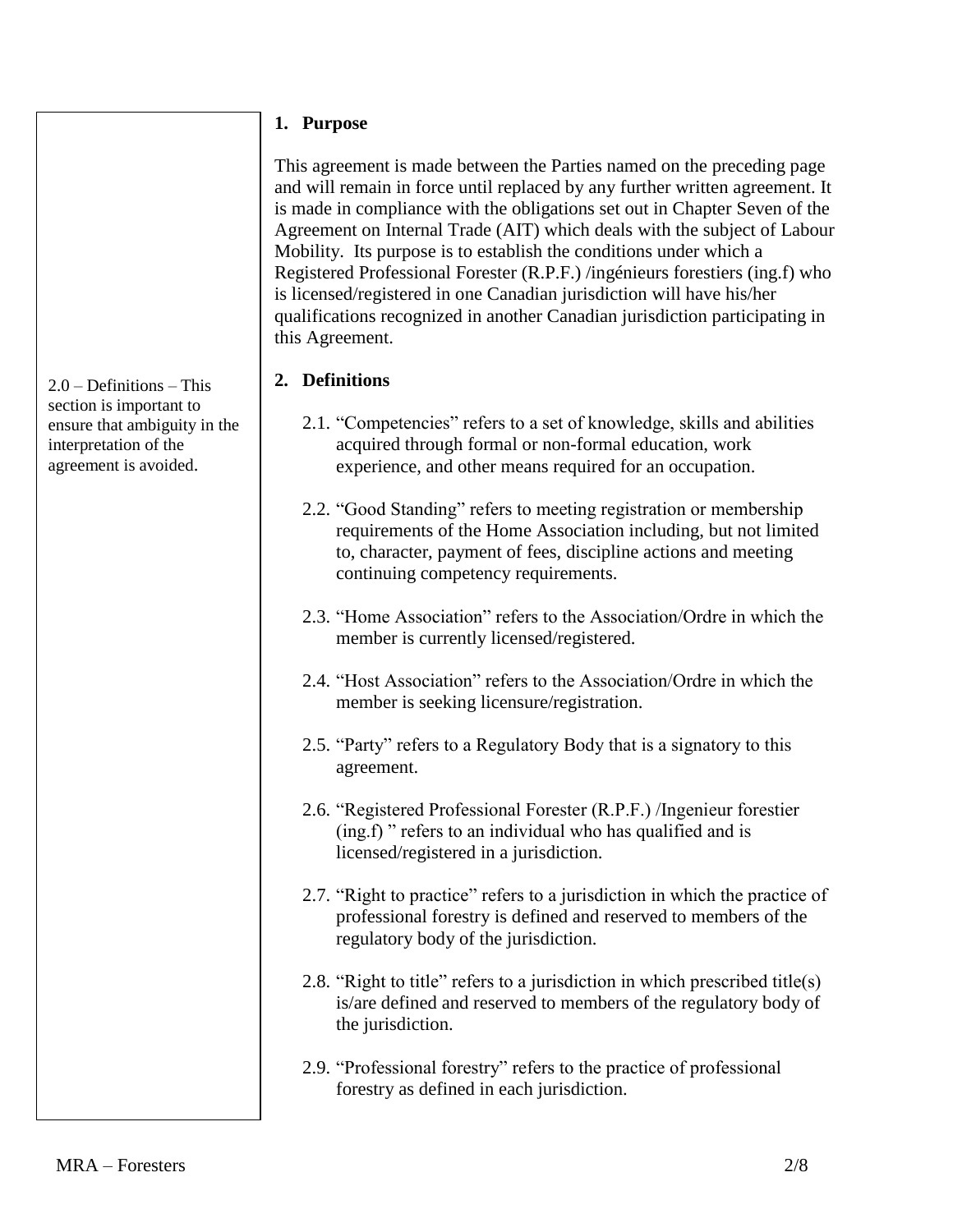# **3.0 Terms and**

**Conditions** – This section reflects common principles shared by the signatories in coming to this agreement.

3.2 – Authority of the regulatory body

3.3. Responsibility to protect the public

3.4 Stating commonality among all regulatory bodies. Accredited program is the CFAB accredited program that has been accepted by the RPF associations.

3.4.1 Recognizing right to practice and right to title regulatory bodies (British Columbia, Ontario and Quebec), and only right to title bodies (Alberta, Nova Scotia, Newfoundland and Labrador, New Brunswick)

### **3. Terms and Conditions**

- 3.1. WHEREAS the undersigned acknowledge that it is in the best interest of their memberships and the general public to enable Registered Professional Foresters to have access to employment opportunities in that occupation in all provinces and territories in Canada;
- 3.2. WHEREAS this agreement does not modify the authority of each regulatory body to set standards and requirements;
- 3.3. WHEREAS it is further agreed and understood that threshold levels of competence and public safety in the practice of professional forestry must be established, maintained and upheld by regulators to ensure protection of the public;
- 3.4. WHEREAS the Parties have determined that a high degree of commonality exists with respect to:
	- range of activities practitioners typically perform.
	- professional standards and requirements, given that all
	- Parties currently require for initial entry to practice:
		- o good character;
		- o graduation from an accredited baccalaureate program (or equivalent) in forestry;
		- o a reasonable amount of professional forestry experience;
		- o a demonstrated knowledge of relevant local forest policy/legislation and practice;
		- o at least one sponsoring Registered Professional Forester who is in good standing;
		- recognizing the Canadian Forestry Accreditation Board (CFAB) as the accrediting body for academic programs in forestry
		- complaint and discipline procedures for regulation of their members
		- adherence to codes of ethics / conduct
		- adherence to professional standards of practice
	- 3.4.1. With the following exceptions:
		- 3.4.1.1.WHEREAS Registered Professional Foresters in British Columbia, Ontario and Quebec have right to practice and right to title.
		- 3.4.1.2.WHEREAS Registered Professional Foresters in Alberta, New Brunswick, Nova Scotia, and Newfoundland and Labrador have right to title.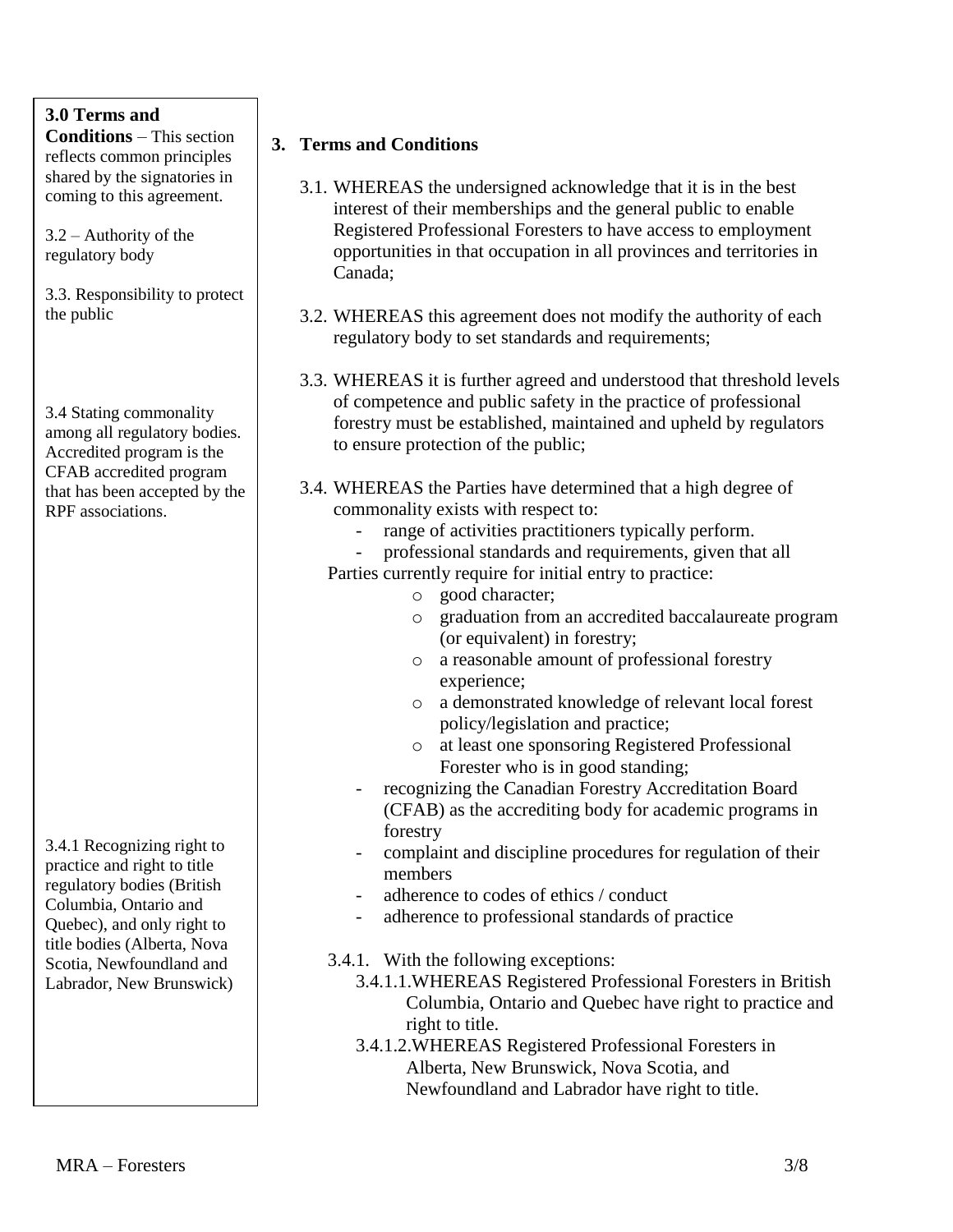3.5 Removal of residency requirements, specifically addresses Article 706 "…no party shall require a worker of any other Party to be resident in its territory" as a condition of a) employment, b) licensing, certification or registration or c) eligibility for the worker's occupation.

3.7 This clause address obligations outlined in Article 707.

3.8.1 – considers initial registration and refers to home association registration.

3.8.2 – This clause outlines the conditions/requirements for licensure across jurisdictions.

3.9 Licensed foresters in good standing in a jurisdiction may have been licensed when requirements were different from that of the existing/current licensing requirements. This clause states that those who are currently fully licensed, irrespective of initial licensing requirements, are considered competent / qualified and, therefore, will benefit under the terms of this agreement.

3.10 Continuing competency requirements. An applicant seeking licensure in a new jurisdiction can be subject to continuing competency requirements once licensed. However, a regulator should not necessarily deny licensure on the basis that the individual has not meet continuing competency requirements in the new jurisdiction because s/he may have been subject to a different set of requirements in the home jurisdiction.

- 3.5. WHEREAS no Party will maintain or adopt any requirement for residency in its jurisdiction as part of its standards or requirements;
- 3.6. WHEREAS each Party shall ensure that any measure it adopts or maintains relating to registration of a Registered Professional Forester is competency based, published or otherwise readily accessible and does not result in unnecessary delay nor impose inequitable, burdensome fees, except for actual cost differentials;
- 3.7. WHEREAS each Party shall require an applicant for licensure/registration to demonstrate knowledge of relevant local policy, legislation, and practice as a condition for licensure/registration;
- 3.8. WHEREAS each Party recognizes that:
	- 3.8.1. For initial registration in a Canadian jurisdiction an applicant may be required to:
		- o Demonstrate through examination or other forms of assessment the necessary competencies to begin practice as a Registered Professional Forester in the jurisdiction, where initial application is made.
		- o Establish and confirm identity for entry into the register of members.
		- o Pay applicable fees.
	- 3.8.2. In addition to the requirements set out in subsection 3.8.1, an R.P.F. moving from one jurisdiction to another may be required to:
		- o Be in good standing in his/her home jurisdiction.
		- o Demonstrate he/she meets any language requirement in place in the host jurisdiction.
		- o Demonstrate he/she meets any requirement pertaining to local legislation, regulation and professional practice in the host jurisdiction.
- 3.9. WHEREAS it is recognized that Parties may have members who qualified for licensure/registration under a different regulatory regime, and who may not meet the current standards and requirements for entry to practice. It is recognized that these individuals as of the signing of this agreement are qualified, experienced R.P.F./ing.f and are eligible for membership in all Party jurisdictions provided they meet all other criteria described in this agreement.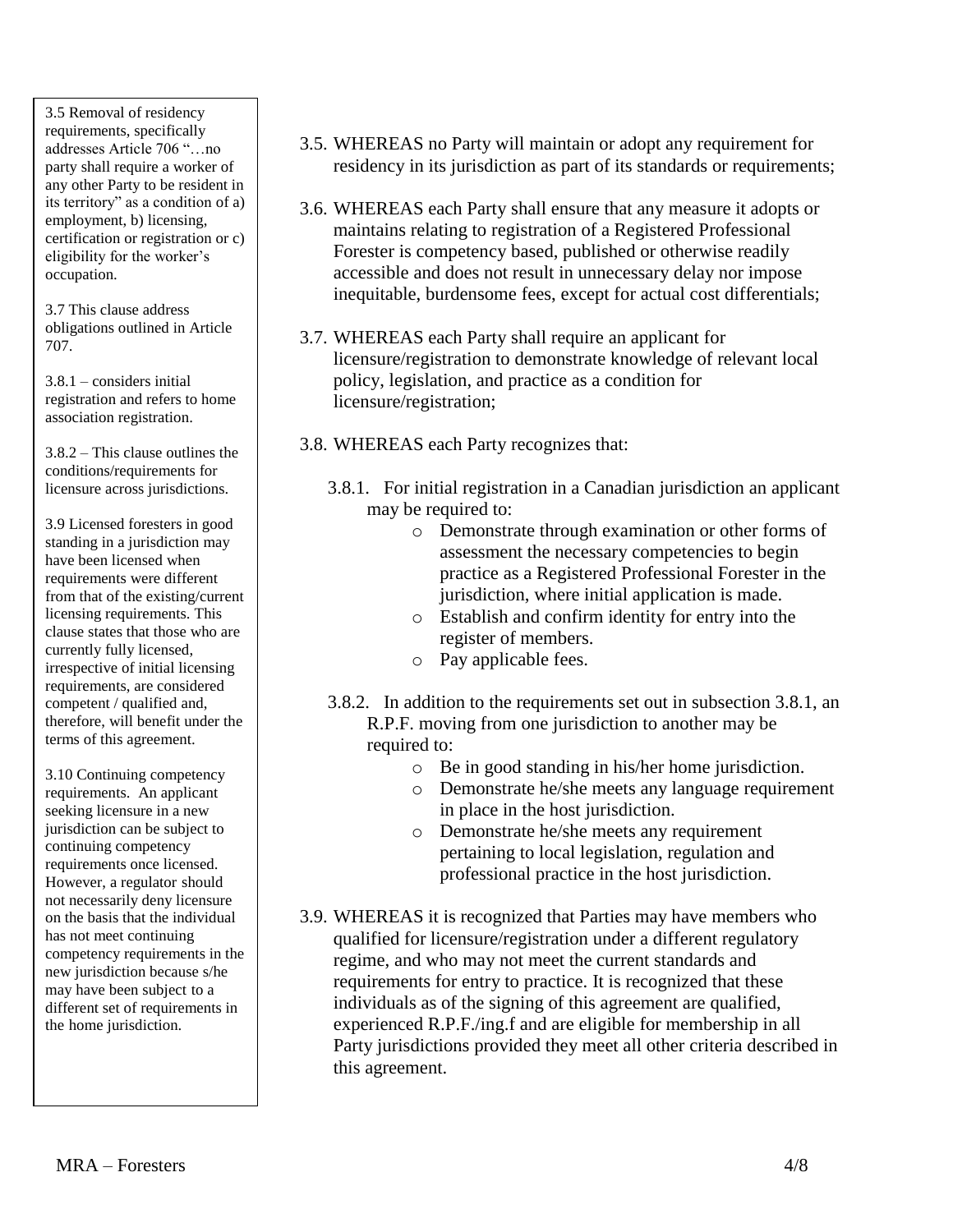#### **4.0 Terms of Recognition** –

This section outlines the terms and conditions Parties will agree to recognize qualified workers from other jurisdictions.

4.1.1 This clause accommodates R.P.F.s with CFAB accredited degrees moving from one jurisdiction to another, and that they will be granted R.P.F. status in the host province without further assessment, except in the case of OIFQ (as this time), the need for additional requirements in the area of ecology for RPFs from provinces west of Ontario.

R.P.F.s will also be required to demonstrate knowledge of regulation, legislation and professional practice most likely through a provincial exam (which is required of all RPFs).

4.1.2 This clause

accommodates R.P.F.s with non CFAB accredited degrees moving, and that BC and Quebec will individually assess RPFs where AB, ON, NS, NL agree to accept the RPFs as in 4.1.1.1 and 4.1.1.2

3.10. WHEREAS Parties to this Agreement may maintain differing continuing education requirements of R.P.F. / ing.f in their jurisdictions. Applicants for licensure/registration will be required to demonstrate compliance with continuing education requirements in the host jurisdiction once licensed/registered there.

## **4. Terms of Recognition**

- 4.1. THEREFORE in consideration of the principles contained in this agreement, we the Parties agree as follows:
	- 4.1.1. R.P.F /ing.f with a CFAB accredited degree moving from one jurisdiction to another may do so without impediment, subject only to:
		- 4.1.1.1.The right of the host jurisdiction to identify a demonstrably necessary local requirement/competency, not addressed elsewhere in the transferring R.P.F. / ing. f. education or experience. It is accepted and agreed that any such requirements will not involve a re-testing or reassessment of common competencies already addressed under CFAB accreditation. It is further accepted and agreed that at the time of signing this agreement, the only such requirement is in the area of ecology for certain applicants to OIFQ.
		- 4.1.1.2.The need for all transferring R.P.F / ing.f to demonstrate knowledge of local regulation, legislation and professional practice specific to the host jurisdiction. It is accepted and agreed that the host jurisdiction has the obligation to assess this knowledge through examination or other means deemed appropriate by the host jurisdiction.
		- 4.1.1.3.The need for all transferring R.P.F./ing.f. to meet other requirements in the receiving jurisdiction pertaining to identity check, application procedures and fees and language, discipline and health related conditions.
	- 4.1.2. R.P.F. / ing.f with a non CFAB accredited degree moving from one jurisdiction :
		- 4.1.2.1 to a jurisdiction with reserved title may do so without impediment subject to subsections 4.1.1.1, 4.1.1.2. and 4.1.1.3.
		- 4.1.2.2 to a jurisdiction with right to practice, may be subject to individual assessments to identify subject area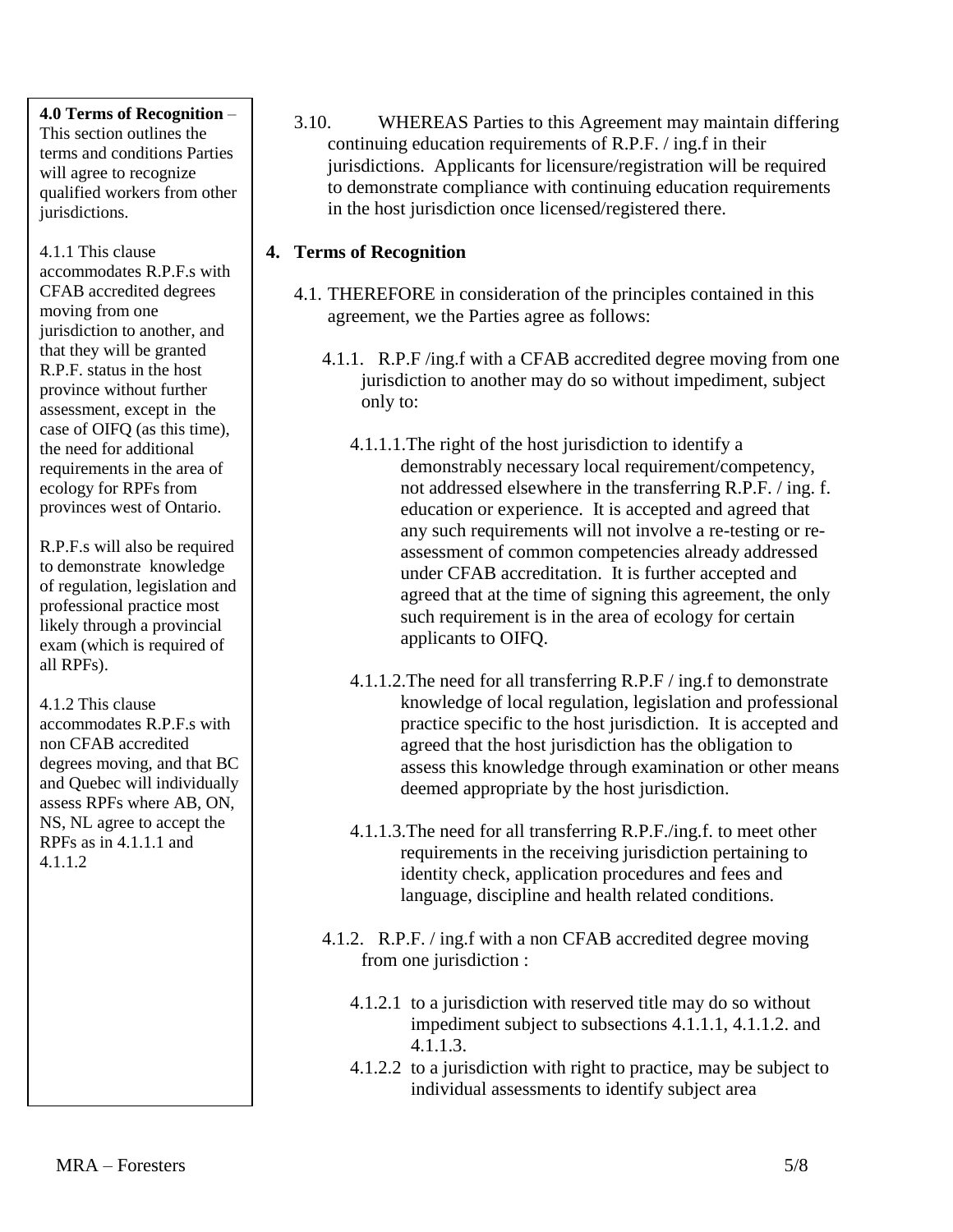### **5.0 Administration of the Agreement –**

5.1 This clause represents the commitment of signatories to notify other jurisdictions if there are new standards introduced or if there is a change to an existing standard that may impact the terms of the agreement.

5.2 Renew and amendment clause.

5.3 Withdrawal and accession clause

5.4 This clause addresses the commitment of regulatory bodes to seek legislative, regulation, by-law of policy changes required to comply with the terms of the agreement.

5.5 This clause addresses the commitment of regulatory bodies to seek legislative, regulation, by-law or policy changes required to comply with the terms of the agreement.

5.6 This clause refers to a contact person within the member association that will be implementing the agreement.

deficiencies and subject to subsections 4.1.1.1. and 4.1.1.2 and 4.1.1.3.

4.2. Where possible, all jurisdictions agree to provide for a specified period, a temporary/conditional license/membership, or other means to speedy access, to the individual until such time as he/she meets any identified exam and course requirements.

# **5. Administration of the Agreement**

- 5.1. Each Party agrees to give advance notice to other Parties when proposing modification or adoption of new standards or requirements that might impact on the interprovincial/territorial mobility of workers.
- 5.2. Each Party agrees that this agreement is a dynamic and evolving instrument that may be amended. The Parties agree to initiate periodic reviews of this agreement every 3 years after July  $1<sup>st</sup>$ , 2001 and/or to review the operation of the agreement when such a request is made by one of the Parties.
- 5.3. Each Party will give written notice to its government and to other Parties of its intent to withdraw from this agreement at least 12 months before the Party withdraws. The notice period is waived where the withdrawal is not within the Party's control.
- 5.4. Any entity not Party to this agreement and has been delegated authority to regulate the practice of professional forestry by their government may consent to this agreement on such terms as are agreed to by all Parties.
- 5.5. Each Party agrees to seek the necessary legislative changes from their respective government if, in order to implement this agreement, there is a need for such changes. Each Party also agrees to seek to implement the necessary changes to by-laws, policies or procedures in order to implement this agreement.
- 5.6. The Parties agree to identify a contact point responsible for implementation of this agreement.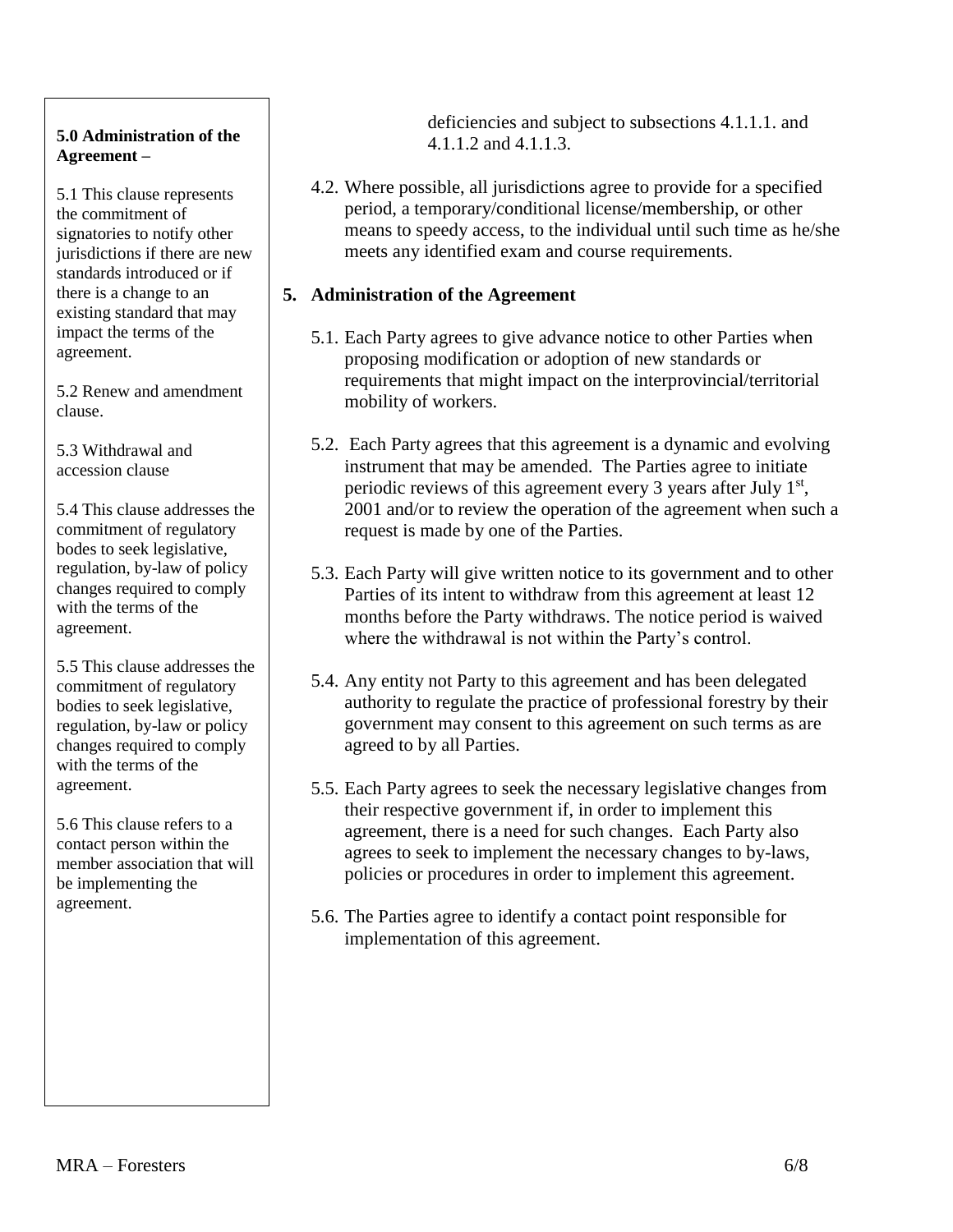#### **6.0 Signatory Page for Regulatory Bodies –** This signatory page is reserved for those organizations that have delegated authority through legislation to protect the public.

### **6.0 Signatory Page for Regulatory Bodies**

Regulatory Bodies that exercise authority delegated by law for the practice of professional forestry in Canada.

Signed this  $12<sup>th</sup>$  day of August 2001.

#### **College of Alberta Professional Foresters**

| Governing Legislation | <b>Forestry Professions Act</b>        |
|-----------------------|----------------------------------------|
| Original signed by    | Dieter Kuhnke, R.P.F., ARPFA President |

#### **Association of British Columbia Professional Foresters**

| Governing Legislation | Foresters Act of British Columbia    |
|-----------------------|--------------------------------------|
| Original signed by    | Mike Larock, R.P.F., ABCPF President |

#### **Association of Registered Professional Foresters of New Brunswick**

*Governing Legislation* The New Brunswick Foresters Act, 2001 *Original signed by* Rod O'Connell, R.P.F., ARPFNB President

#### **Canadian Institute of Forestry/Institut forestier du Canada Newfoundland and Labrador Section Registered Professional Foresters Program**

*Governing Legislation* Ministerial approval, July 18, 1996 *Original signed by* Len Moores, R.P.F., NFLD RPF representative

### **Order des ingénieurs forestiers du Québec**

*Governing Legislation* Forest Engineers Act (L.R.Q. c. 1-10) *Original signed by* Johanne Gauthier, ing. f. , President OIFQ

#### **Ontario Professional Foresters Association**

*Governing Legislation* Professional Foresters Act 2000 *Original signed by* Rick Monzon, R.P.F., Executive Director OPFA

### **Registered Professional Foresters Association of Nova Scotia**

*Governing Legislation* Foresters Association Act *Original signed by* Ian Millar, R.P.F, President RPFANS